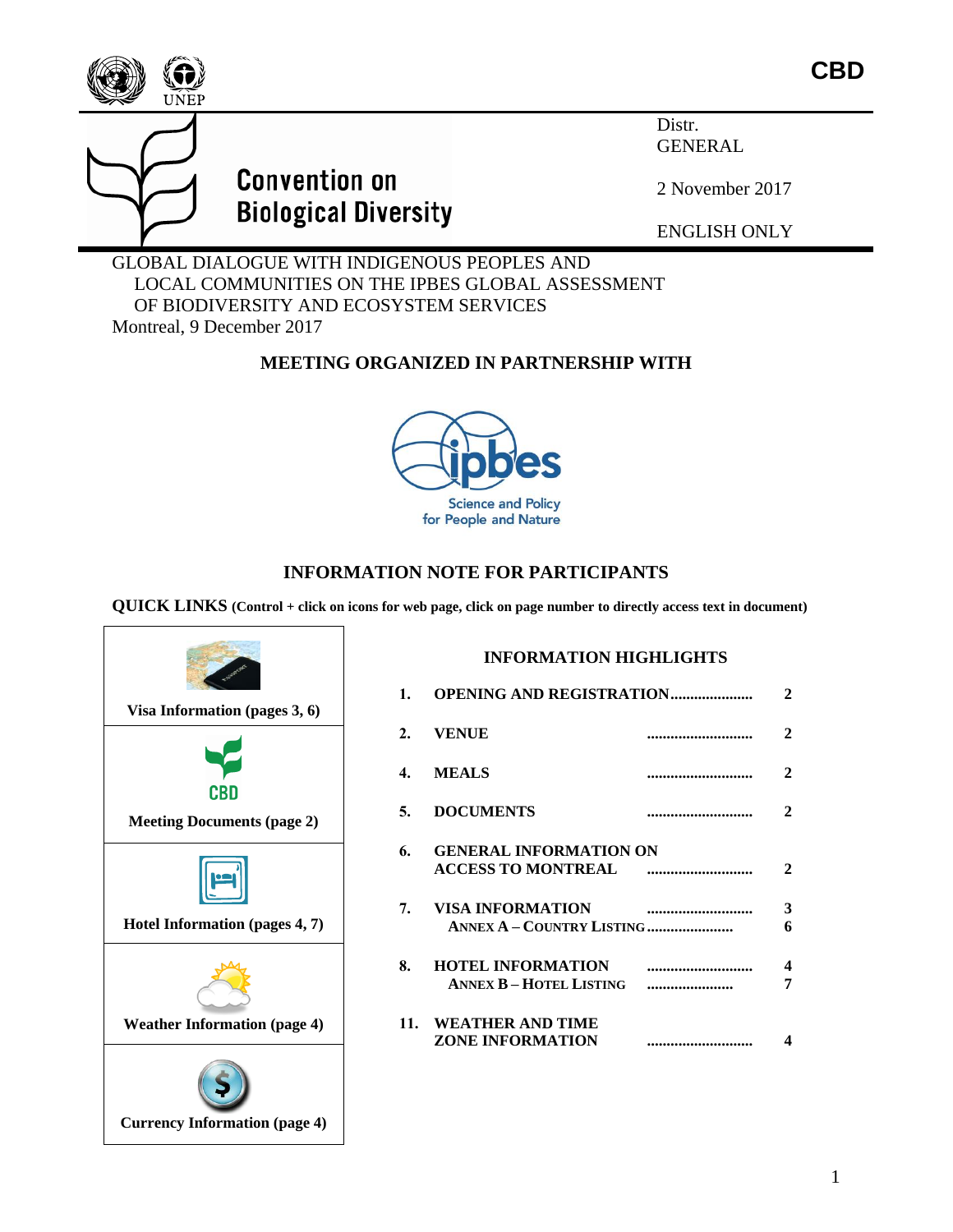## **1. Opening and registration**

The Global Dialogue with Indigenous Peoples and Local Communities on the IPBES Global Assessment of Biodiversity and Ecosystem Services, will be held in Montreal, on Saturday, 9 December 2017.

The meeting will start at 9:00 a.m. on Saturday, 9 December, and registration will take place at the venue of the meeting at 8:30 a.m. the same day.

## **2. Venue**

The meeting will be held at:

**The Secretariat of the Convention on Biological Diversity (CBD)** 413 St. Jacques Street West Suite 800 Montreal, Quebec, Canada Metro station Square-Victoria, line no. 2 – Orange Contact: <https://www.cbd.int/contact/default.shtml>

## **3. Working language of the meeting**

The meeting will be held in Spanish and English.

## **4. Meals**

Coffee breaks and lunch will be provided to the participants, please notify Ms. Hien T. Ngo [\(hien.ngo@ipbes.net\)](mailto:hien.ngo@ipbes.net) of any dietary requirements by 16 November 2017.

## <span id="page-1-0"></span>**5. Documents**

Participants will be supplied with relevant documentation on registration. Participants where possible are requested to bring laptops and to use electronic documentation. Pre-session documents will be made available on the Secretariat's web site at:

<https://www.cbd.int/meetings/A8JOM-2017-01>

## **6. General information on access to Montreal**



| <b>Bus:</b>                         | One way trip                                           |
|-------------------------------------|--------------------------------------------------------|
| Montreal-Trudeau Airport/Downtown   | <b>CAD \$10</b>                                        |
| (several locations) STM Express Bus | (Fares can be purchased from the automated             |
| No. 747 (runs 24 hrs a day)         | dispensers at the international arrivals level.        |
|                                     | The \$10 fare can also be paid in cash with exact      |
|                                     | change in coins only on board the bus.                 |
|                                     | More information:                                      |
|                                     | http://www.stm.info/en/info/networks/bus/shuttle/more- |
|                                     | about-747-aeroport-p-e-trudeau-centre-ville-shuttle)   |
| Taxis:                              | CAD \$40 Fixed rate                                    |
| Montreal-Trudeau /Downtown          |                                                        |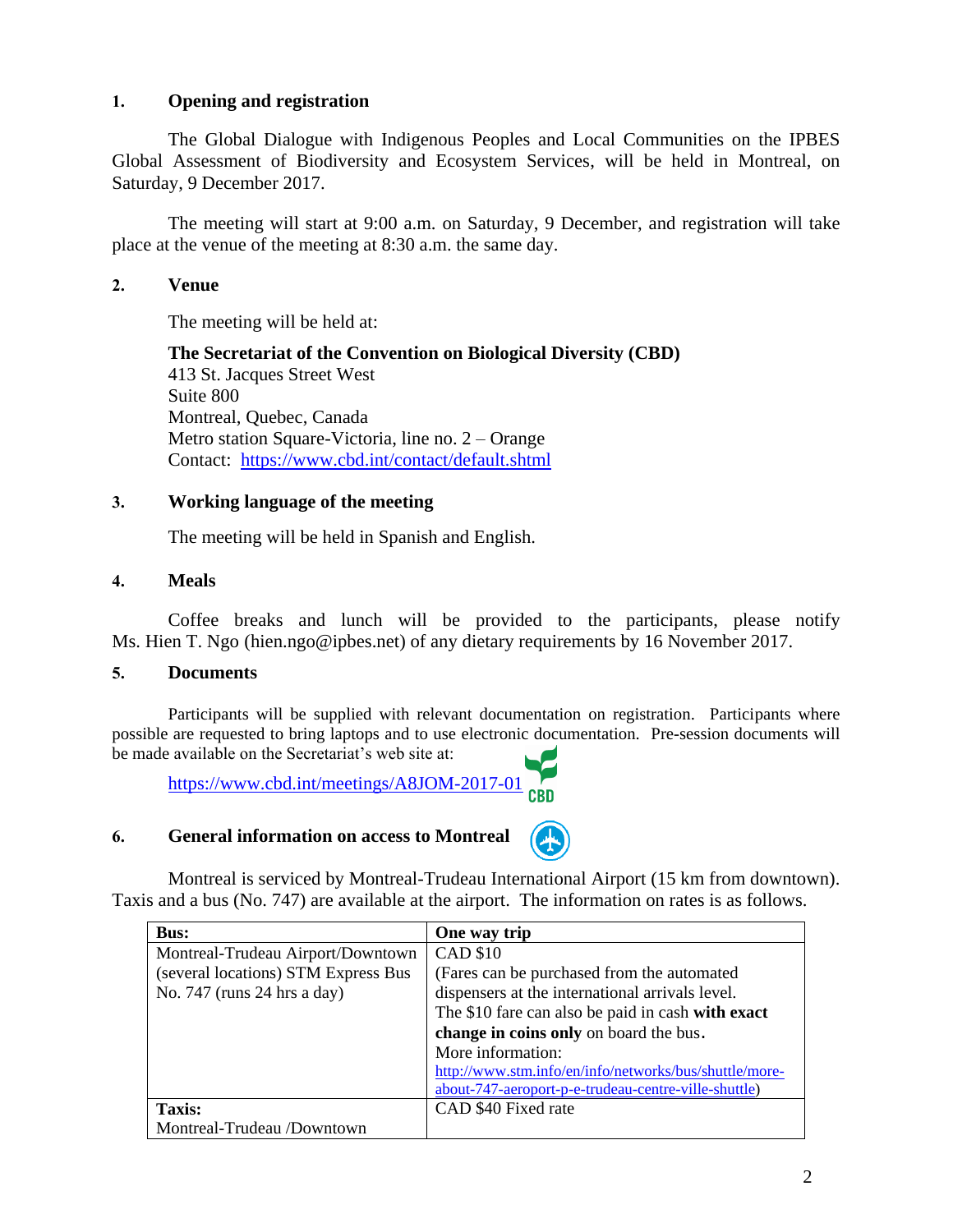# <span id="page-2-0"></span>**7. Visa information**



Participants from countries listed in a**nnex A** below require an entry visa for Canada and are strongly advised to contact the nearest Canadian diplomatic or consular mission **as soon as possible** in order to secure the required entry visa in a timely manner, prior to departure. It is recommended that you apply for a visa approximately 12 weeks prior to departure. **Please note that airline companies will not allow boarding in the absence of a valid visa**.

Information on visa procedures, including a list of relevant Canadian diplomatic/consular missions abroad, is available on the web site of Immigration, Refugees and Citizenship Canada at: [http://www.cic.gc.ca/english/information/offices/apply-where.asp.](http://www.cic.gc.ca/english/information/offices/apply-where.asp)

A number of countries also require Biometrics (fingerprints and photos) in order to enter Canada on a visa, they are listed in annex B below with an asterisk. Information can be found at the following link: [http://www.cic.gc.ca/english/visit/biometrics.asp.](http://www.cic.gc.ca/english/visit/biometrics.asp)

## On-line visa application:

**Anyone can apply online for a visa to enter Canada**. However [individuals who are](http://www.cic.gc.ca/english/visit/biometrics.asp)  [required to provide biometrics](http://www.cic.gc.ca/english/visit/biometrics.asp) still need to present themselves at a [Visa Application](http://www.cic.gc.ca/english/information/offices/vac.asp)  [Centre](http://www.cic.gc.ca/english/information/offices/vac.asp) (VAC) to provide this information. An application will not go forward without the biometric information. The CIC will send you a biometric instruction letter by email through your MyCIC account when they receive your application. Read and print this letter and bring it, along with your passport or other travel document, to a [visa application](http://www.cic.gc.ca/english/information/offices/vac.asp)  [centre \(VAC\)](http://www.cic.gc.ca/english/information/offices/vac.asp) to give your biometrics. [Find your closest VAC.](http://www.cic.gc.ca/english/visit/biometrics.asp?expand=map#map)

**Important: Please continuously check your MyCIC visa application account for any incoming e-mails, queries, requests for more information, and responses from the visa office**.

To facilitate the issuance of visas, the Secretariat will issue upon request invitation letters to be attached to the visa applications.

**Visa-exempt foreign nationals must obtain an Electronic Travel Authorization (eTA) to fly to or transit through Canada.** Travellers are required to have an eTA before they can board a flight to Canada. Exceptions include U.S. citizens and travellers with a valid Canadian visa. Canadian citizens, including dual citizens, and Canadian permanent residents cannot apply for an eTA.

Applying for the eTA is an online process which takes only a few minutes to complete. The eTA will be valid for 5 years or upon expiry of your passport. There is a fee of CAN \$7.00 for the electronic travel authorization (eTA).

The eTA link is as follows**: <http://www.cic.gc.ca/english/visit/visas.asp>**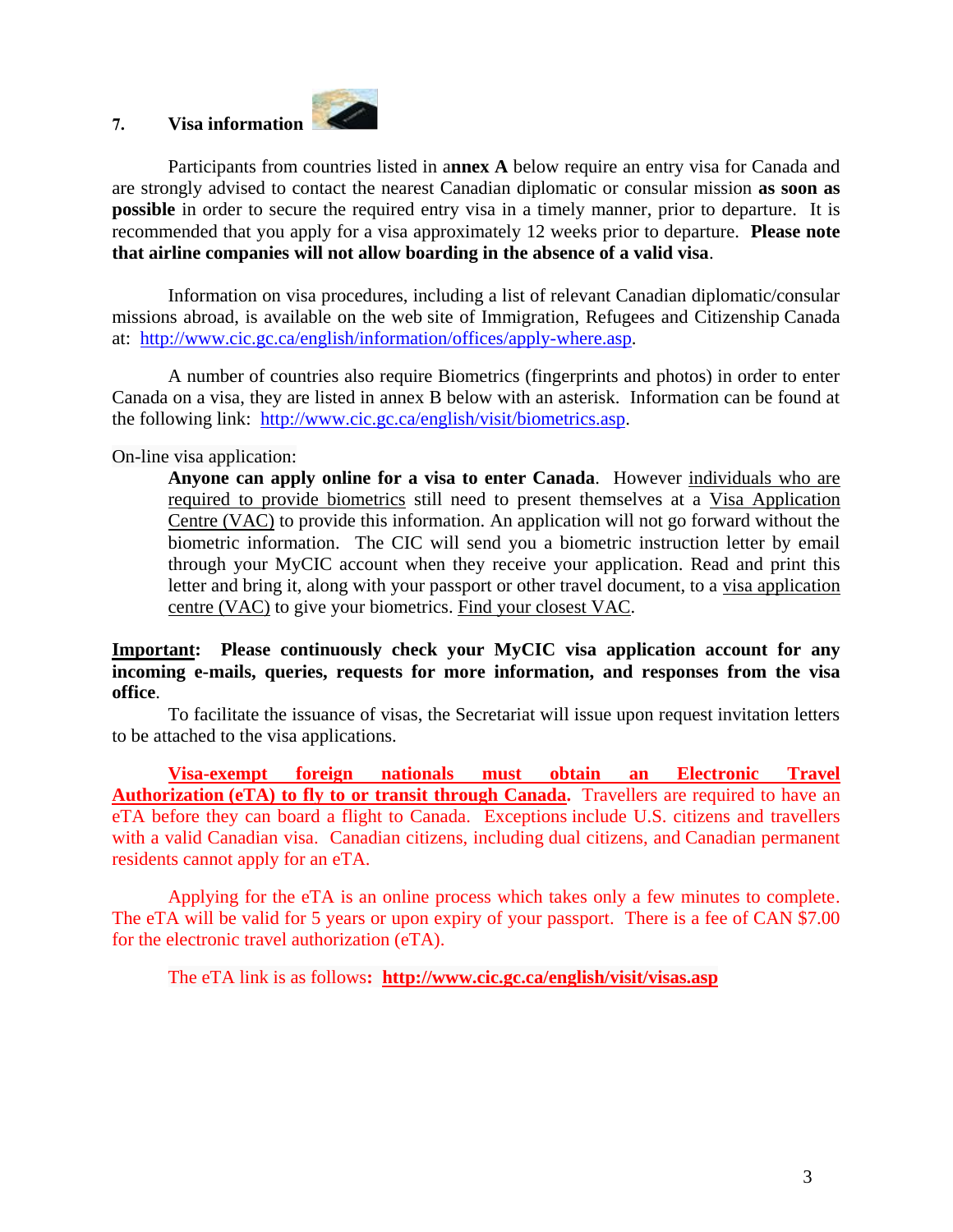## <span id="page-3-0"></span>**8. Hotel information**

Participants are kindly reminded that **they have to make their own hotel reservations as soon as possible**. Below is an indicative list of hotels (**Annex B**) located in the vicinity of the meeting venue and the CBD Secretariat or close to a Metro (subway) station. To benefit from the special room rates some hotels are offering please use the additional information or special links provided in the annex.

Further information on hotels in Montreal is available at the following web site:

<http://www.tourisme-montreal.org/Accommodations>  $\mathbf{H}$ 

# **9. Payment of the Daily Subsistence Allowances (DSA)**

Funded participants who received the support letter can claim the DSA on Monday, 11 December at the Palais des Congres, the schedule will be posted on site.

## **10. Official languages in Canada**

There are two official languages in Canada: English and French. French is the official language of Quebec; however, English is widely spoken in Montreal.

## <span id="page-3-1"></span>**11. Weather and time zone information**



In December, average temperatures in Montreal usually range between a maximum of  $-4^{\circ}$ C in the daytime and a minimum of  $-14^{\circ}$ C at night. Please bring appropriate warm clothing for cold winter weather conditions. Current weather conditions in the area can be found at: [http://worldweather.wmo.int/en/city.html?cityId=634;](http://worldweather.wmo.int/en/city.html?cityId=634)

http://www.theweathernetwork.com/weather/canada/quebec/montreal.

# **12. Electricity**

The electrical currents are 120 volts, 60 Hertz a as shown in the pictures below.



<span id="page-3-2"></span>The currency in Canada is the Canadian Dollar (CDN \$). The current exchange rate as at 1 November 2017 is US  $$1 =$  CDN  $$1.28$  and  $$1 =$  CDN  $$1.49$ .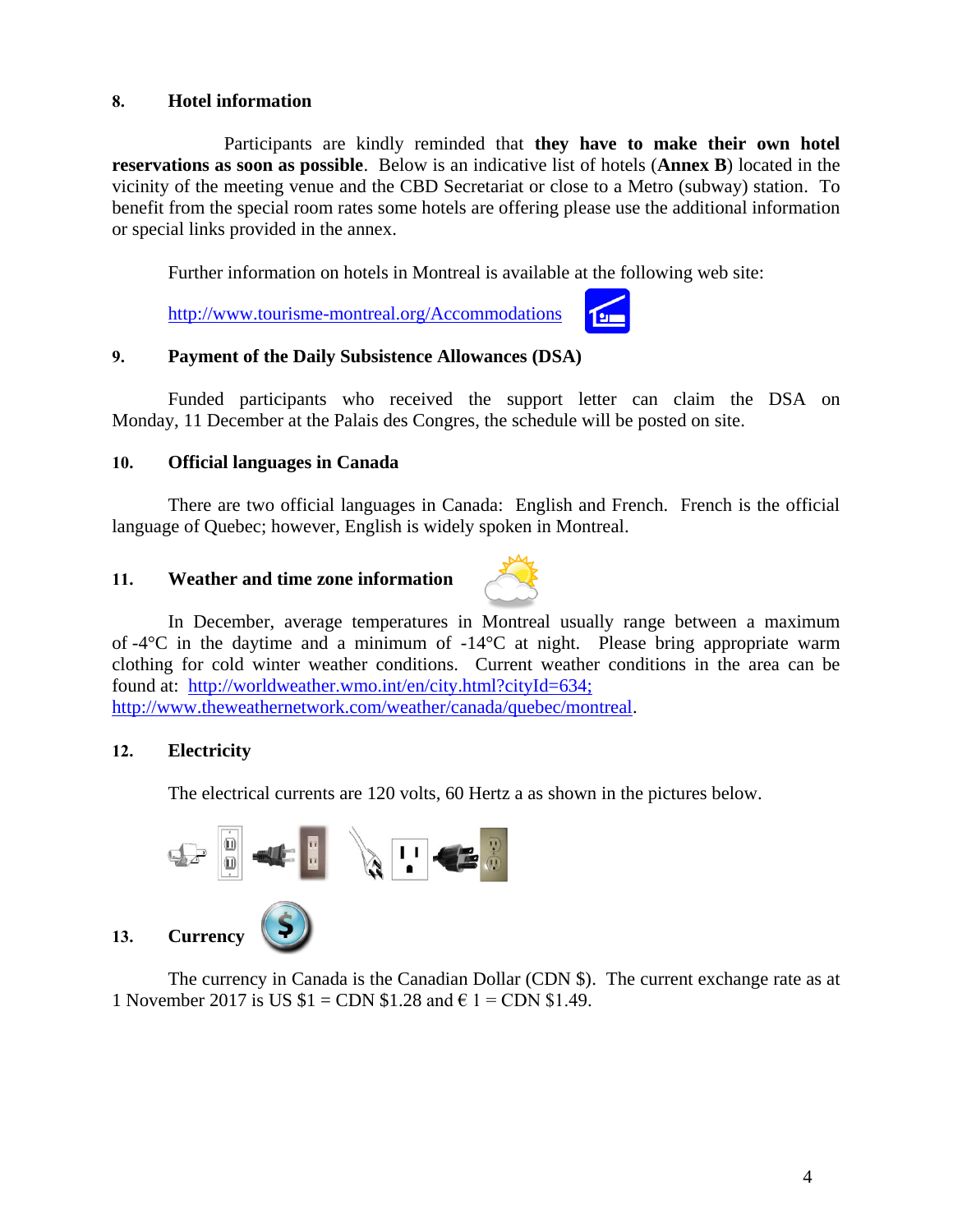## **14. Disclaimer**

The CBD Secretariat disclaims all responsibility for medical, accident and travel insurance, for compensation for death or disability compensation, for loss of or damage to personal property and for any other loss that may be incurred during travel time or the period of participation. In this context, it is strongly recommended to secure international medical insurance for the period of participation prior to departure.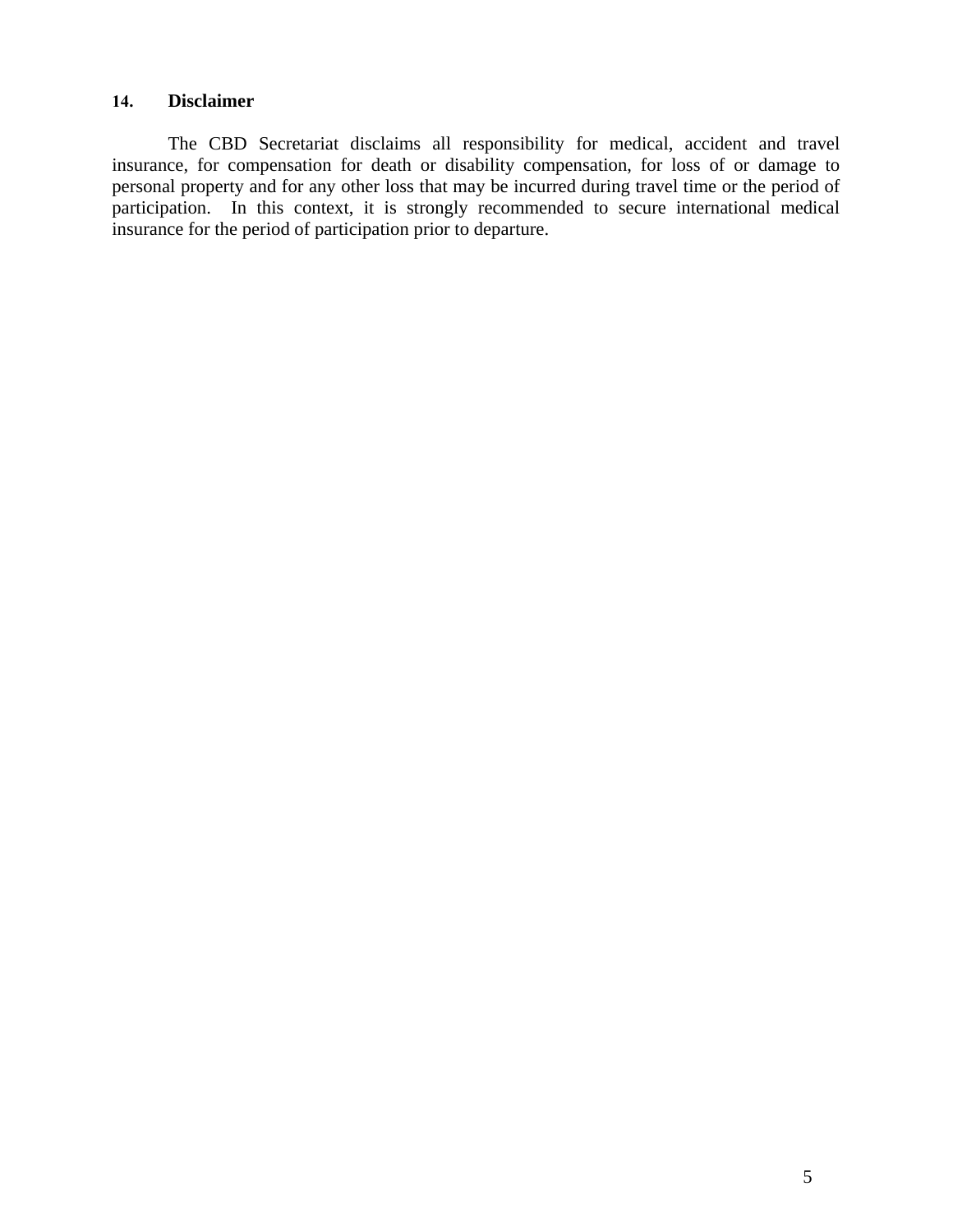## **Annex A – Country Listing**

#### <span id="page-5-0"></span>**COUNTRIES AND TERRITORIES WHOSE CITIZENS REQUIRE VISAS IN ORDER TO ENTER CANADA AS VISITORS (AS LISTED ON THE WEB SITE OF IMMIGRATION AND CITIZENSHIP CANADA)**

Citizens of the following countries and territories require a visa to **visit** or **transit** Canada:

**A** Afghanistan**\*** Albania\* Algeria\* Angola Argentina Armenia **Azerbaijan** 

#### **B**

Bahrain Bangladesh\* Belarus Belize Benin Bhutan Bolivia Bosnia and Herzegovina Botswana Brazil Bulgaria Burkina Faso Burundi

#### **C**

Cabo Verde Cambodia\* Cameroon Central African Republic Chad China Colombia\* Comoros Congo, Democratic Republic of the\* Congo, Republic of the Costa Rica Cote d'Ivoire Cuba

#### **D**

Djibouti Dominica Dominican Republic

#### **E**

East Timor Ecuador Egypt\* El Salvador Equatorial Guinea

#### **E (cont'd)** Eritrea\*

Ethiopia **F** Fiji

### **G**

- Gabon Gambia, The Georgia Ghana Grenada Guatemala Guinea Guinea-Bissau Guyana
- **H** Haiti\*

Honduras

#### **I**

India Indonesia Iran, Islamic Republic of \* Iraq\* Israel

#### **J**  Jamaica\* Jordan\*

**K** 

Kazakhstan Kenya Kiribati Korea, Democratic People's Republic of Kuwait Kyrgyzstan

#### **L**

Lao, People's Democratic Republic of\* Lebanon\* Lesotho Liberia Libya\* Lithuania

**M** Madagascar Malawi Malaysia Maldives Mali Marshall Islands Mauritania **Mauritius** Micronesia, Fed. States of Moldova Mongolia Montenegro Morocco Mozambique Myanmar\*

## **N**

Namibia Nauru Nepal Nicaragua Niger Nigeria\*

**O** Oman

# **P**

Pakistan\* Palau Palestinian Authority\* Panama Paraguay Peru Philippines

**Q** Qatar

**R** Romania Russian Federation Rwanda

## **S**

Saint Kitts and Nevis Saint Lucia Saint Vincent and the Grenadines Sao Tomé e Principe

#### **S (Cont'd)**

Saudi Arabia\* Senegal Serbia **Sevchelles** Sierra Leone Somalia\* South Africa South Sudan\* Sri Lanka\* Sudan\* Suriname Swaziland Syrian Arab Republic\*

## **T**

Tajikistan Tanzania, United Republic of Thailand The former Yugoslav Republic of Macedonia Togo Tonga Trinidad and Tobago Tunisia\* Turkey Turkmenistan Tuvalu

#### **U**

Uganda Ukraine United Arab Emirates Uruguay Uzbekistan

#### **V**

Vanuatu Venezuela Viet Nam\*

**Y** Yemen\*

#### **Z** Zambia

Zimbabwe

**\* : Countries requiring biometrics (fingerprints and photos).**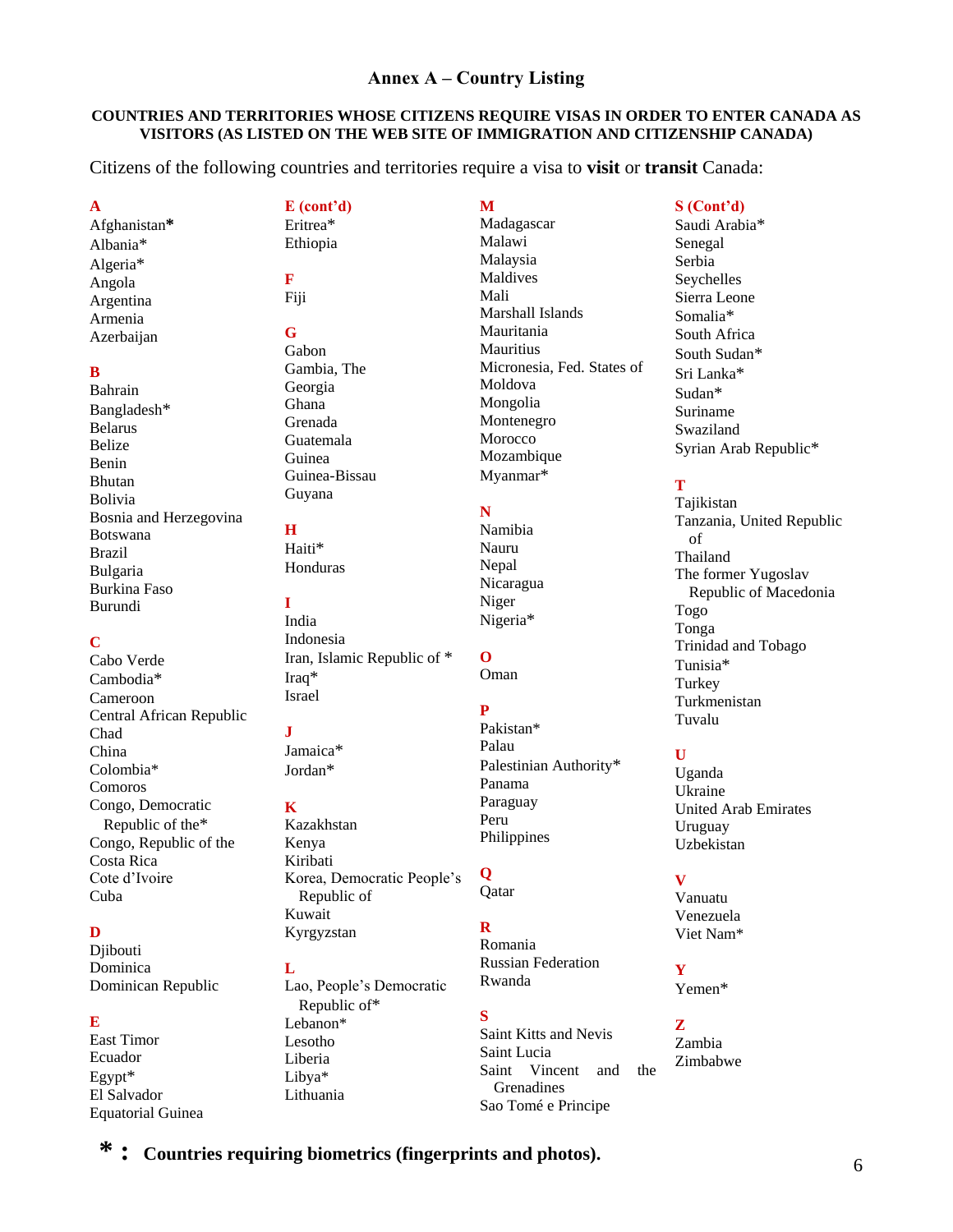# **Annex B – Hotel Listing**

# <span id="page-6-0"></span>**LIST OF HOTELS WITH INDICATIVE ROOM RATES FOR 2017 IN CANADIAN DOLLARS**

# **PRICES DO NOT INCLUDE THE APPLICABLE TAXES: GST 5% + PST 9.975% and accommodation tax 3.5% RATES ARE INDICATIVE AND SUBJECT TO CHANGE**

| <b>ROOM RATES IN CANADIAN DOLLARS</b><br><b>HOTELS</b><br>(Rates on certain holidays / special events may not be available)<br><b>Updated September 2017</b> |                                                                                                               | <b>DISTANCE</b><br><b>TO THE</b><br><b>MEETING</b><br><b>VENUE</b><br>(Walking) | <b>REMARKS</b> |                               |
|--------------------------------------------------------------------------------------------------------------------------------------------------------------|---------------------------------------------------------------------------------------------------------------|---------------------------------------------------------------------------------|----------------|-------------------------------|
| 1. Hotel Inter-Continental Montreal                                                                                                                          | Please request the <b>ICAO</b> Rates at the time of booking.                                                  |                                                                                 | 5 minutes      | Rates include:                |
| 360 St. Antoine Street West,                                                                                                                                 | <b>Standard Room</b>                                                                                          |                                                                                 |                | • High speed                  |
| Montreal, Quebec                                                                                                                                             | Jan 1 - Apr 10: \$180.00                                                                                      |                                                                                 |                | internet                      |
| Tel.: +1-514-847-8525                                                                                                                                        | Apr 11- Oct 27: \$211.00                                                                                      |                                                                                 |                |                               |
| America toll free: 1-800-361-3600                                                                                                                            | Oct 28 - Dec 31: \$172.00                                                                                     |                                                                                 |                |                               |
| Fax: $+1-514-847-8730$                                                                                                                                       |                                                                                                               |                                                                                 |                |                               |
| E-mail: yulhb-reservations@ihg.com                                                                                                                           | Club Room                                                                                                     |                                                                                 |                |                               |
| Reservation link: Hotel Intercontinental Montreal -                                                                                                          | Jan 1 - Apr 10: \$209.00                                                                                      |                                                                                 |                |                               |
| <b>ICAO / UNITED NATIONS HEADQUARTERS</b><br>Web site:                                                                                                       | Apr 11- Oct 27: \$261.00<br>Oct 28 - Dec 31: \$215.00                                                         |                                                                                 |                |                               |
| http://www.ichotelsgroup.com/intercontinental/en/g                                                                                                           |                                                                                                               |                                                                                 |                |                               |
| b/reservations/dates-preferences/montreal                                                                                                                    | Many room types and rates and are available, check web link.                                                  |                                                                                 |                |                               |
| 2. Hyatt Regency Montreal                                                                                                                                    |                                                                                                               | Please request the <b>ICAO</b> rates at the time of booking or group            | 10 minutes     | Rates include:                |
| 1255 Jeanne-Mance                                                                                                                                            | code #78642 for online bookings.                                                                              |                                                                                 |                | • High speed                  |
| Montreal, Quebec, H5B 1E5                                                                                                                                    |                                                                                                               |                                                                                 |                | internet                      |
| Tel: +1-1514- 982-1234                                                                                                                                       | $Jan - May$ \$160.00                                                                                          |                                                                                 |                |                               |
| Fax: $+1-514-841-2069$                                                                                                                                       | June – Oct $$209.00$                                                                                          |                                                                                 |                |                               |
| Web site: www.montreal.hyatt.com                                                                                                                             | Nov – Dec $$160.00$                                                                                           |                                                                                 |                |                               |
| <b>Reservation link:</b>                                                                                                                                     | Note: Rates are for standard single room only; other upgraded                                                 |                                                                                 |                |                               |
| http://montreal.hyatt.com/en/hotel/home.html?corp<br>id=78642                                                                                                | rooms types and suites are available for additional charges.                                                  |                                                                                 |                |                               |
| 3. Square Phillips (Hotel & Suites)                                                                                                                          | Please request SCBD rates at the time of booking. Daily (D) and                                               |                                                                                 | 15 minutes     | Rates include:                |
| 1193 Place Phillips                                                                                                                                          | weekly (W) rates available (For single or double occupancy)                                                   |                                                                                 |                | • Buffet                      |
| Montreal, Quebec, H3B 3C9                                                                                                                                    |                                                                                                               |                                                                                 |                | <b>Breakfast</b>              |
| Tel. +1-514-393-1193                                                                                                                                         | Studio:                                                                                                       | Junior Suite (Queen):                                                           |                | Free High<br>$\bullet$        |
| Fax: +1-514-393-1192                                                                                                                                         | Jan-Apr (D \$134.00-W \$125.00)<br>May-Oct (D \$159.00-W \$144.00)                                            | Jan-Apr (D \$145.00-W \$132.00)<br>May-Oct (D \$172.00-W \$155.00)              |                | Speed                         |
| E-mail: info@squarephillips.com                                                                                                                              | Nov-Dec (D \$136.00-W \$127.00)                                                                               | Nov-Dec (D \$148.00-W \$134.00)                                                 |                | internet                      |
| Web site: www.squarephillips.com                                                                                                                             |                                                                                                               | Note: Rates for Loft Suite (King), One bedroom and Two bedroom suites           |                | Daily<br>newspaper            |
|                                                                                                                                                              | are also available. Monthly rates available for all room types. Please contact<br>hotel directly for details. |                                                                                 |                | Local calls<br>$\bullet$      |
| 4. Le Westin Montréal                                                                                                                                        | Please request ICAO rates at the time of booking.                                                             |                                                                                 | 5 minutes      | Rates include:                |
| 270 St-Antoine West                                                                                                                                          |                                                                                                               |                                                                                 |                | High speed<br>$\bullet$       |
| Montreal, Quebec                                                                                                                                             | $1$ Jan $-$ 22 Apr:<br>\$170.00                                                                               |                                                                                 |                | internet                      |
| 23 Apr $-18$ Nov: \$215.00<br>Tel: +1-514-380-3333                                                                                                           |                                                                                                               |                                                                                 |                |                               |
| Fax: $+1-514-380-3332$                                                                                                                                       | 19 Nov - 31 Dec: \$170.00                                                                                     |                                                                                 |                |                               |
| E-mail: reservations@westinmontreal.com<br>Web site: http://www.westinmontreal.com/                                                                          | Note: Rates for standard room, other room types are available for<br>additional charges.                      |                                                                                 |                |                               |
| 5. Hotel Le Dauphin                                                                                                                                          | Please request CBD or ICAO rates at the time of booking.                                                      |                                                                                 | 5 minutes      | Rates include:                |
| 1025, De Bleury                                                                                                                                              |                                                                                                               |                                                                                 |                | <b>Breakfast</b><br>$\bullet$ |
| Montreal, Quebec<br>Single: \$142.00                                                                                                                         |                                                                                                               |                                                                                 |                | <b>WIFI</b><br>$\bullet$      |
| Double: \$152.00<br>Tel: +1-514-788-3888                                                                                                                     |                                                                                                               |                                                                                 |                |                               |
| $Fax: + 1-514-788-3889$<br>Triple: \$162.00                                                                                                                  |                                                                                                               |                                                                                 |                |                               |
| E-mail: mtl centre@hoteldauphin.ca<br>Quadruple: \$172.00                                                                                                    |                                                                                                               |                                                                                 |                |                               |
| Web site: www.hoteldauphin.ca                                                                                                                                | Note: Rates for standard room.                                                                                |                                                                                 |                |                               |